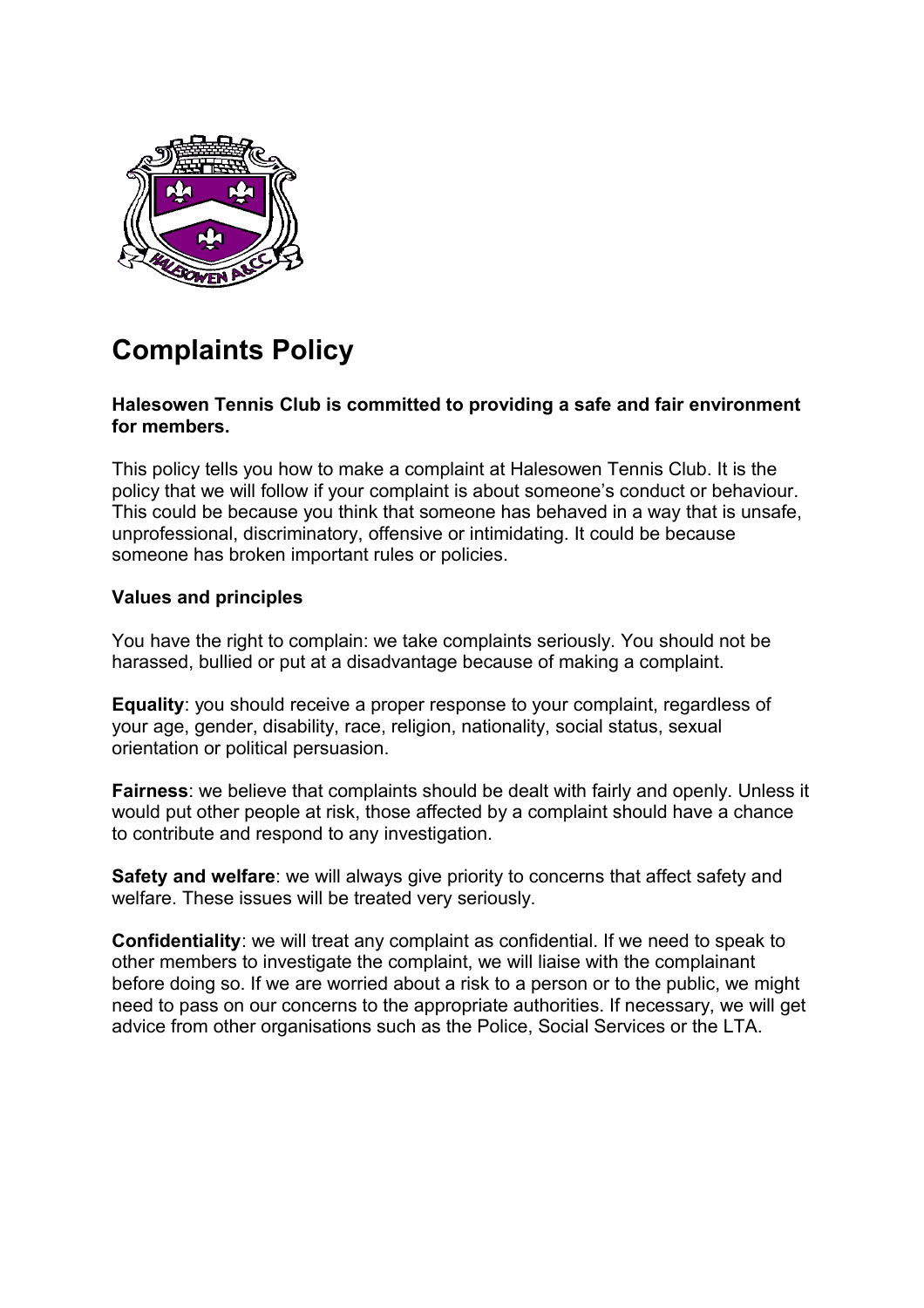## **How to make a complaint?**

If you have a complaint, it is often best to start by having a conversation, there are some suggestions below as to who to speak to. They may be able to resolve your problem without further action. You can also make a written complaint. The address for written complaints is at the bottom of this policy, which should be addressed to the Tennis Club Secretary or the Communications Officer.

If your complaint is of a serious nature or needs to be looked into further, you will normally be asked to put your complaint in writing.

## **Who to contact to make a complaint?**

Complaints will be handled by the Committee. With this in mind you can;

- Speak to any of our Committee Members (see details at the bottom of this document)
- Speak to our Head Coach
- Speak to our Welfare & Safeguarding Officer
- Speak to or Email our Communications Officer.

## **What will we do to investigate?**

We will try to give an initial response to your complaint immediately after the next committee meeting. If the matter is urgent, we will respond more quickly. We will investigate your complaint fairly. This means that we will discuss the complaint with all of the relevant people. We will try to gather any information that may be relevant to handling your complaint. This may involve sharing information with other people to allow them to respond, as we believe in fairness and openness. However, we will not share information if we think this would endanger someone's safety or welfare*.*

# **How will I know what is happening?**

In more serious matters you will be given the details of a person who will be your point of contact. That person will make sure that you understand the process, and will help to answer any questions or concerns that you have. If there are delays in handling your complaint for any reason, we will keep you informed. If your complaint leads to formal disciplinary action against someone, we will usually inform you about the outcome. We will not tell you the outcome if that person is a child, or if we believe that telling you would create a risk to other people. In this situation, we will still try to tell you about how you are affected by the action that we have taken.